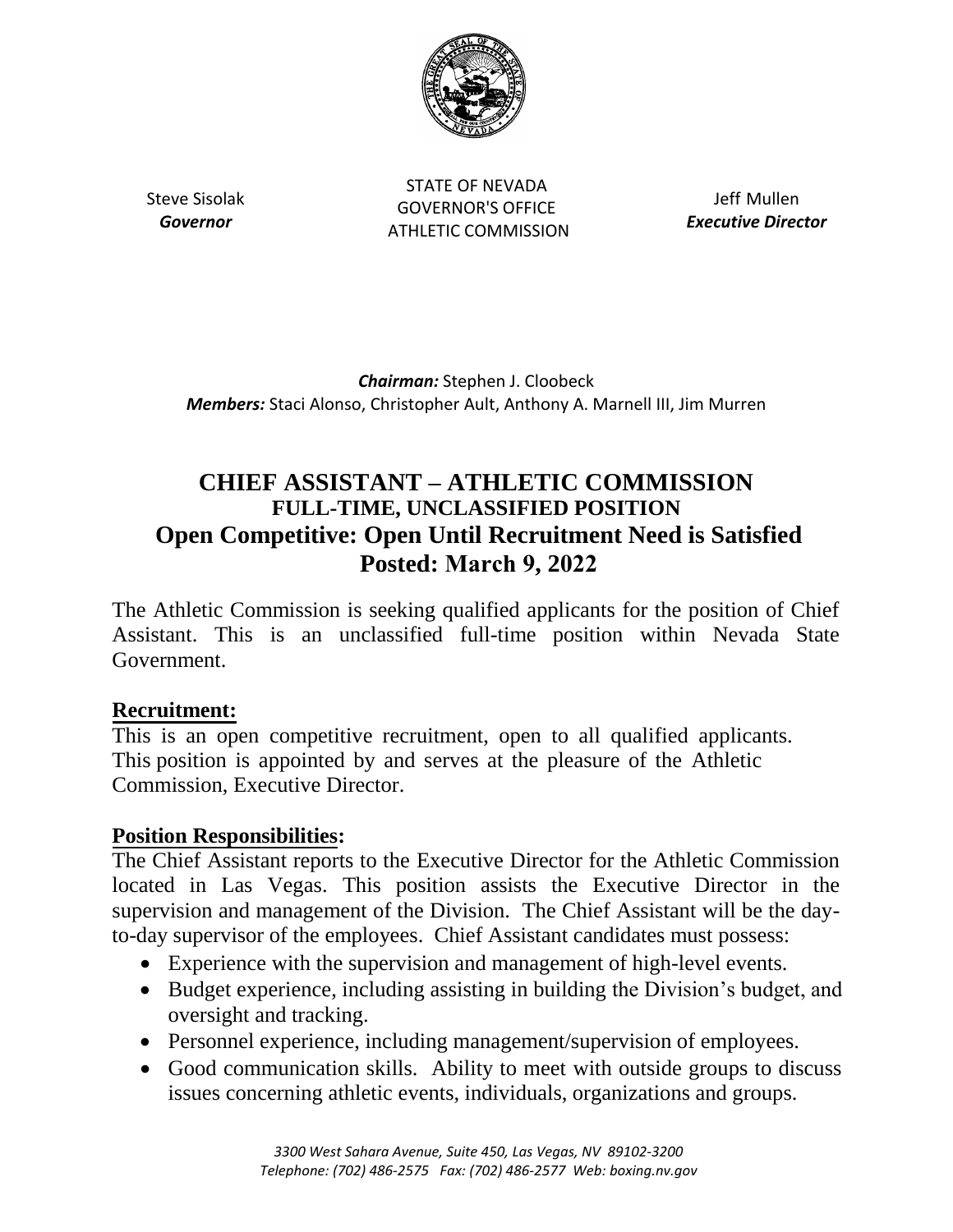The Athletic Commission regulates all contests or exhibitions of professional unarmed combat (e.g., boxing, kickboxing and mixed martial arts (MMA) in Nevada, including, the licensure and supervision of promotors, boxers, mixed martial artists, kick boxers, seconds, ring officials, managers, ring announcers and matchmakers. The Athletic Commission administers the State laws and regulations (Nevada Revised Statutes, Chapter 467 and Nevada Administrative Code, Chapter 467) governing unarmed combat for the protection of the public and to ensure the health and safety of contestants.

The Athletic Commission is a Division under the Nevada Governor's Office.

**Approximate Annual Salary Up To \$76,007** plus benefits \* *Salary range reflects retirement (PERS) contributions by both the employee and employer. An employer paid contribution plan is also available with a reduced gross salary.* 

### **Benefits:**

The State of Nevada offers a wide array of benefits including a retirement system (PERS), paid health, vision, dental, life and disability insurance program; 11 paid holidays, and 3 weeks paid sick and annual leave. Other employee benefits such as a tax sheltered deferred compensation plan may be viewed at:

http://nvjobs.nv.gov/Applicants/EB/.

### **The Position:**

The Chief Assistant reports to and assists the Executive Director with the daily operations of the Athletic Commission. The selected candidate must be able to [plan, organize, direct staff, coordina](http://nvjobs.nv.gov/Applicants/EB/)te multiple activities and programs; establish objectives and goals; communicate effectively both orally and in writing; interpret and apply laws, statutes and regulations; maintain excellent relationships with governmental officials, agencies, stakeholders, the public and members of the media. Additionally, the incumbent must be able to work nights and weekends.

### **Additional Duties:**

Additional duties for the Chief Assistant position include: attend events at the direction of the Executive Director, and perform at a supervisory capacity at weigh-ins, and events, and in the absence of the Executive Director; complete event bout approvals; oversee assignment of officials; enforce Statutes or regulations which may involve administering and collecting of fine pursuant to Statute; schedule officials, prepare event template of shows, review available officials with the Executive Director and determine the pay for officials for specific events; arrange for credentials for the Athletic Commission and sanctioning bodies; coordinate with promoters to arrange for and attend the